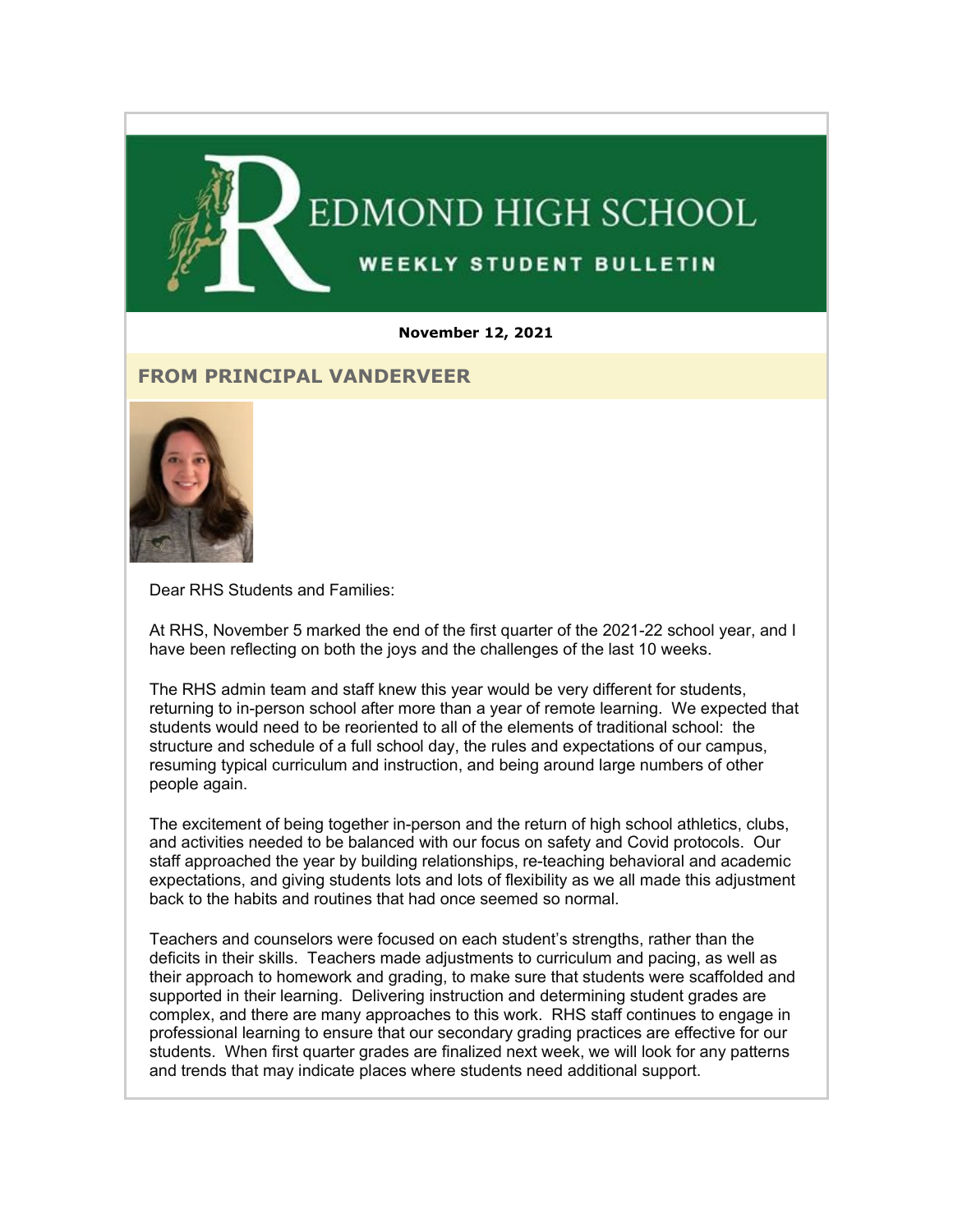One of the supports that is always available is our Homeroom/Intervention period. Homeroom is scheduled for 50 minutes on both Wednesday and Thursday each week. During this time, students can make appointments with any teacher in order to review material, ask questions, check in after being absent, or make up missed tests or quizzes. Teachers are also available to students during Office Hours each day: 7:00- 7:30am, and 2:20-3:00pm Monday, Tuesday, Thursday, and Friday.

RHS takes a team approach to supporting our students. If your student is experiencing challenges at school, please contact their teacher(s), counselor, and grade-level administrator to schedule a phone call or a meeting. We are here to help and truly value the partnership we have with our RHS families.

With gratitude, Jill

## **RHS CALENDAR**

# **Coming Up....**

**Nov 12, 13:** *Alice in Wonderland* by RHS Drama **Nov 15, 16, 17:** Girls Basketball tryouts **Nov 15:** First day of Winter sports practice/tryouts **Nov 17:** Dance auditions for *Little Shop of Horrors* **Nov 18:** ASVAB Exam in Library. [Sign up here](https://nam02.safelinks.protection.outlook.com/?url=http%3A%2F%2Flink.email.dynect.net%2Flink.php%3FDynEngagement%3Dtrue%26H%3DltqmAiFyUus3V9RIZo7G2GvP5ZEKnzR2GJf36yV3Tq87iz%252BFBTeRfYjUciPv0ye18C9AxWwScc8ndQsmQhXaogoj0N7fFsbIHFnlL%252B5%252BpFk54xprCoyBDA%253D%253D%26G%3D0%26R%3Dhttps%253A%252F%252FJXQQGYZTANA.hatchbuck.com%252FTrackLinkClick%253FID2%253DCP5ARzD0_v2z3JM1eSvHSYO5gjO_15WZlQQw-bXlIoLs4Z_HQm3C8yDksOQ2pv7J0%26I%3D20211112224105.0000001d7886%2540mail6-61-ussnn1%26X%3DMHwxMjY0OTIyOjIzMjc2NDk4OTU7MXwxMjY0OTIzOjE4NjIxNDgxNDs%253D%26V%3D3%26S%3D6v-I3DrGgLEDKLLfUzT0lW3G1dvPjYGdgXczgx3MFR4&data=04%7C01%7Cmwood%40lwsd.org%7C6d75915c504c4678351208d9a62d83c8%7C1fd4673fdf9646218638a1d88c4c85d7%7C0%7C0%7C637723536690152164%7CUnknown%7CTWFpbGZsb3d8eyJWIjoiMC4wLjAwMDAiLCJQIjoiV2luMzIiLCJBTiI6Ik1haWwiLCJXVCI6Mn0%3D%7C1000&sdata=Brji8PLoxzL4uSmltJXbB6piI%2BdAxcFCF8oP0hIlNug%3D&reserved=0) **Nov 22-23-24:** [Revised Bell Schedule](https://nam02.safelinks.protection.outlook.com/?url=http%3A%2F%2Flink.email.dynect.net%2Flink.php%3FDynEngagement%3Dtrue%26H%3DltqmAiFyUus3V9RIZo7G2GvP5ZEKnzR2GJf36yV3Tq87iz%252BFBTeRfYjUciPv0ye18C9AxWwScc8ndQsmQhXaogoj0N7fFsbIHFnlL%252B5%252BpFk54xprCoyBDA%253D%253D%26G%3D0%26R%3Dhttps%253A%252F%252FJXQQGYZTANA.hatchbuck.com%252FTrackLinkClick%253FID2%253DEac-fPzOVmlqoEfd3-HHox_k-7tGp0NaJx1x9om0-wxtERgcHBVqYZKBkYGQRRox0%26I%3D20211112224105.0000001d7886%2540mail6-61-ussnn1%26X%3DMHwxMjY0OTIyOjIzMjc2NDk4OTU7MXwxMjY0OTIzOjE4NjIxNDgxNDs%253D%26V%3D3%26S%3DLEdgAWf1__akgKMb6Vj1s4vbt5EZVwI8WuRSr1n5a8E&data=04%7C01%7Cmwood%40lwsd.org%7C6d75915c504c4678351208d9a62d83c8%7C1fd4673fdf9646218638a1d88c4c85d7%7C0%7C0%7C637723536690162156%7CUnknown%7CTWFpbGZsb3d8eyJWIjoiMC4wLjAwMDAiLCJQIjoiV2luMzIiLCJBTiI6Ik1haWwiLCJXVCI6Mn0%3D%7C1000&sdata=fcxK4C2VYPFeqal75PTlNfR%2BNmzOmFEarAMpJ%2Fvmv%2Fw%3D&reserved=0) **Nov 24:** Half day; RHS out at 10:40 am **Nov 25-26:** No school - Thanksgiving holiday **Dec 10:** Yearbook sales open

**REDMOND DRAMA PRODUCTION**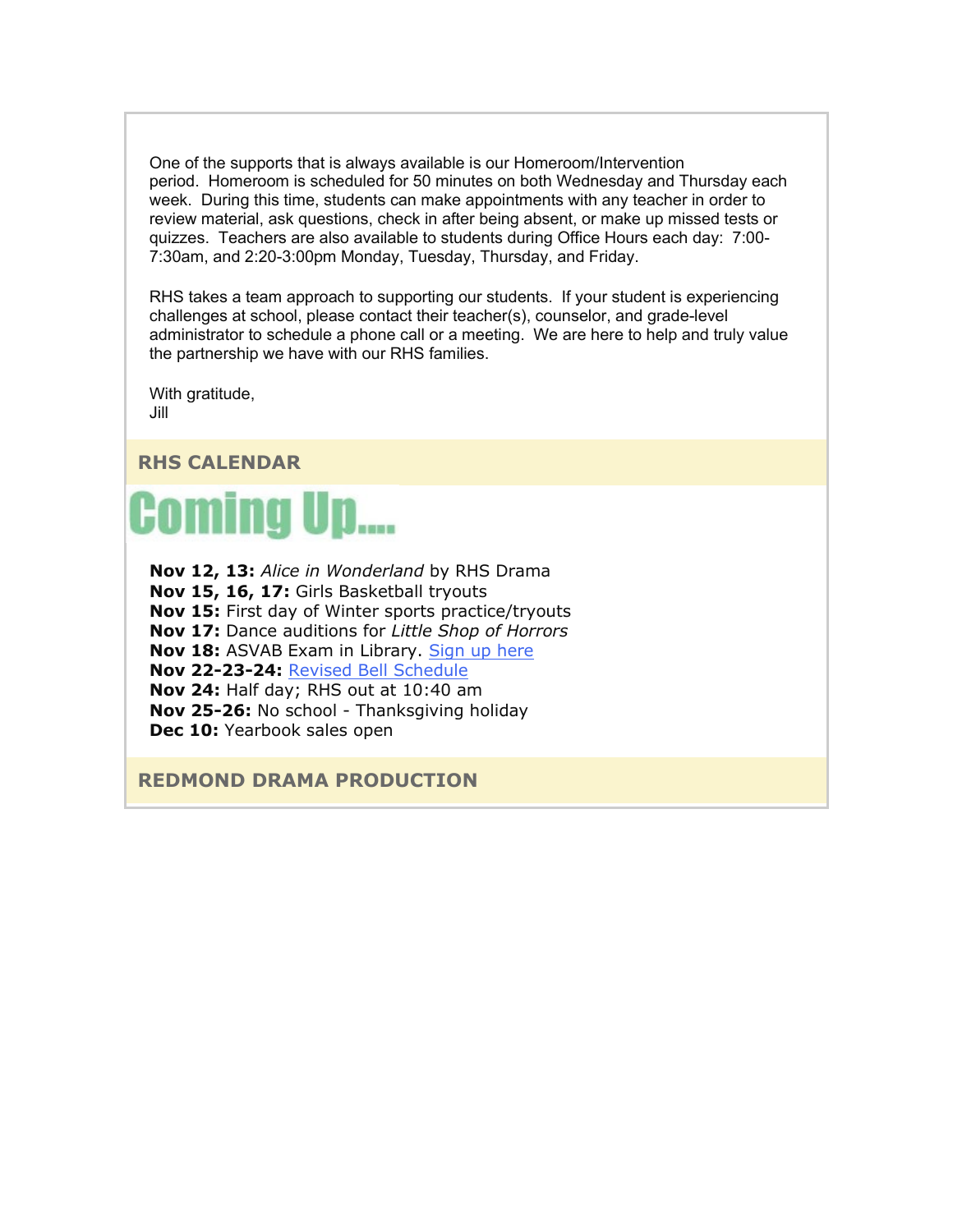

## *Last weekend!* **Alice in Wonderland** November 12, 13 @ 7:00 pm

[Link to buy tickets](https://nam02.safelinks.protection.outlook.com/?url=http%3A%2F%2Flink.email.dynect.net%2Flink.php%3FDynEngagement%3Dtrue%26H%3DltqmAiFyUus3V9RIZo7G2GvP5ZEKnzR2GJf36yV3Tq87iz%252BFBTeRfYjUciPv0ye18C9AxWwScc8ndQsmQhXaogoj0N7fFsbIHFnlL%252B5%252BpFk54xprCoyBDA%253D%253D%26G%3D0%26R%3Dhttps%253A%252F%252FJXQQGYZTANA.hatchbuck.com%252FTrackLinkClick%253FID2%253DAWLncXT7jcWMWnfz7NO1BmOjQ2TpqXOxl0sHKRiGPpfum2-jId61MOnYrcXwke8y0%26I%3D20211112224105.0000001d7886%2540mail6-61-ussnn1%26X%3DMHwxMjY0OTIyOjIzMjc2NDk4OTU7MXwxMjY0OTIzOjE4NjIxNDgxNDs%253D%26V%3D3%26S%3DjjGDFbkLSIotNjvRoGvEPwHlOalOdY09CmjUpNqNaT4&data=04%7C01%7Cmwood%40lwsd.org%7C6d75915c504c4678351208d9a62d83c8%7C1fd4673fdf9646218638a1d88c4c85d7%7C0%7C0%7C637723536690162156%7CUnknown%7CTWFpbGZsb3d8eyJWIjoiMC4wLjAwMDAiLCJQIjoiV2luMzIiLCJBTiI6Ik1haWwiLCJXVCI6Mn0%3D%7C1000&sdata=o75bCBNowUlHs7N8snhIjltfhSqpcL7L2nIWmBgm9js%3D&reserved=0)

*Other theatre news:* Dance classes are starting in preparation for the *Little Shop of Horrors* dance audition on November 17 at 1:00 pm in the PAC.

## **REVISED BELLS FOR NOV 22-23-24**

*New:* Revised bell schedule for the week of Thanksgiving: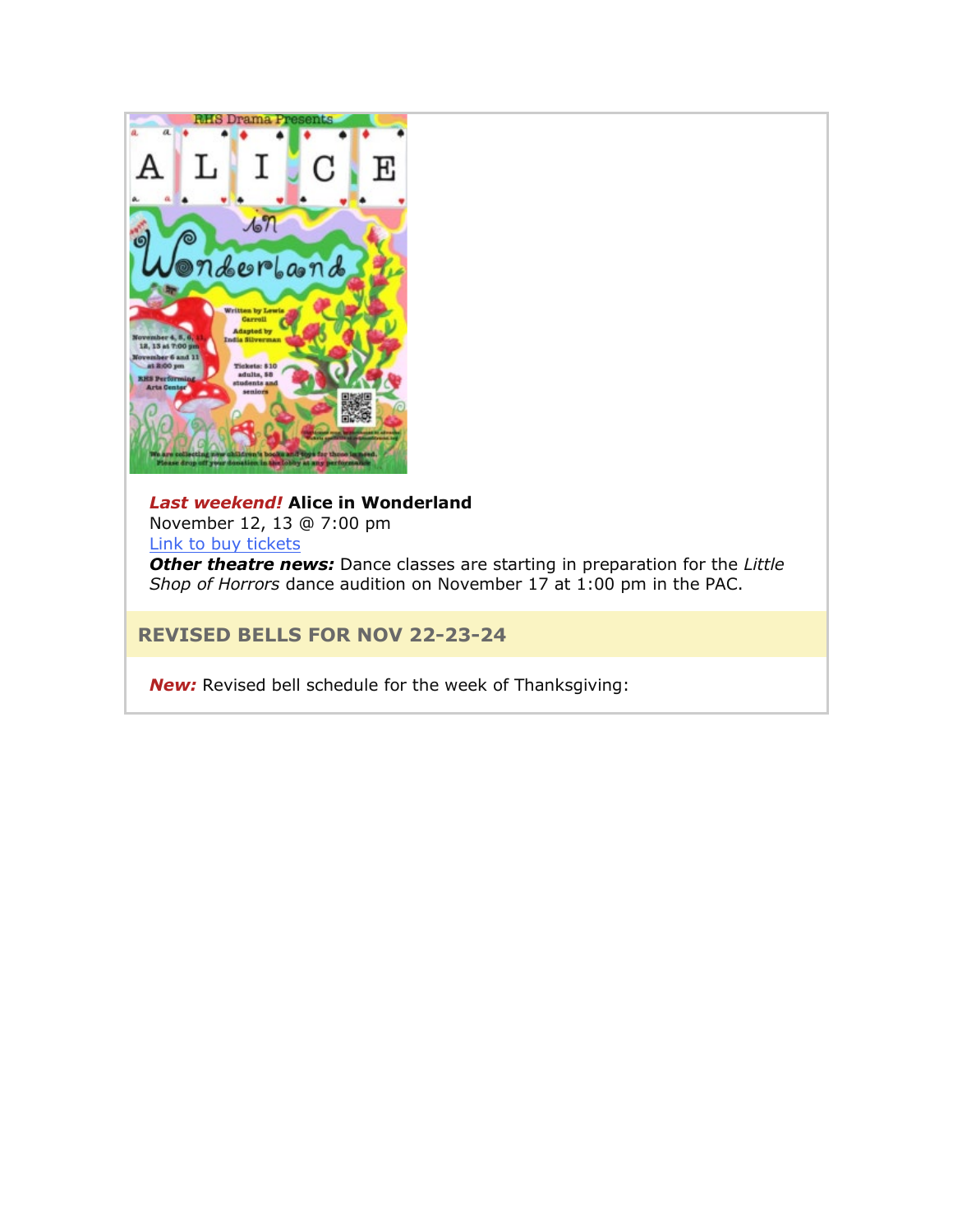| Monday                                                                           | Tuesday                                                                         | Wednesday                                                          |
|----------------------------------------------------------------------------------|---------------------------------------------------------------------------------|--------------------------------------------------------------------|
| *Office Hours<br>$7:00 - 7:30$                                                   | <b>Office Hours</b><br>$7:00 - 7:30$                                            | <b>Office Hours</b><br>$7:00 - 7:30$                               |
| Period 1<br>$7:30 - 8:20(50)$                                                    | Period 1<br>$7:30 - 8:30(60)$                                                   | Period 2<br>$7:30 - 8:30(60)$                                      |
| Period 2<br>$8:25 - 9:15(50)$                                                    | <b>HERD Time</b><br>$8:35 - 8:55(20)$<br>Homeroom A<br>$8:55 - 9:30(35)$        | Homeroom B<br>$8:35 - 9:05(30)$<br>Homeroom C<br>$9:05 - 9:35(30)$ |
| Period 3<br>$9:20 - 10:10(50)$                                                   | Period 3<br>$9:35 - 10:35(60)$                                                  | Period 4<br>$9:40 - 10:40(60)$                                     |
| Period 4<br>$10:15 - 11:05$ (50)                                                 | Period 5<br>$10:40 - 11:40(60)$<br>2 <sup>nd</sup> Lunch<br>$11:40 - 12:10(30)$ | Buses arrive @ 10:40                                               |
| Period 5<br>$11:10 - 12:00$ (50)<br>2 <sup>nd</sup> Lunch<br>$12:00 - 12:30(30)$ | 1 <sup>57</sup> Lunch<br>$10:35 - 11:05(30)$<br>Period 5<br>$11:10 - 12:10(60)$ |                                                                    |
| 1 <sup>57</sup> Lunch<br>$11:05 - 11:35(30)$<br>Period 5<br>$11:40 - 12:30(50)$  | Period 6<br>$12:15 - 1:15(60)$                                                  |                                                                    |
| Period 6<br>$12:35 - 1:25(50)$                                                   | Period 7<br>$1:20 - 2:20(60)$                                                   |                                                                    |
| Period 7<br>$1:30 - 2:20(50)$                                                    |                                                                                 |                                                                    |

## **SENIOR TIMELINE**



## *Graduation cap & gown orders -* **due December 31**

Seniors will be presented with cap and gown information during Homeroom on November 17. Parents can view the information in the November 19 newsletter. Cap & Gown ordering deadline is December 31, 2021. *Senior portraits -* **due January 14**

## • Log on to: **[Images.jostens.com](https://nam02.safelinks.protection.outlook.com/?url=http%3A%2F%2Flink.email.dynect.net%2Flink.php%3FDynEngagement%3Dtrue%26H%3DltqmAiFyUus3V9RIZo7G2GvP5ZEKnzR2GJf36yV3Tq87iz%252BFBTeRfYjUciPv0ye18C9AxWwScc8ndQsmQhXaogoj0N7fFsbIHFnlL%252B5%252BpFk54xprCoyBDA%253D%253D%26G%3D0%26R%3Dhttps%253A%252F%252FJXQQGYZTANA.hatchbuck.com%252FTrackLinkClick%253FID2%253DGoVoDTjxZDMzYGJTGEqO4BignOtv8H6WyUVLIb4the3SlHnxM0FAXWA7ewWw2WN10%26I%3D20211112224105.0000001d7886%2540mail6-61-ussnn1%26X%3DMHwxMjY0OTIyOjIzMjc2NDk4OTU7MXwxMjY0OTIzOjE4NjIxNDgxNDs%253D%26V%3D3%26S%3DFm21sSqQhnZPnD8Sa2AVH0Uhf7f1JiXTutdpIPZy0yw&data=04%7C01%7Cmwood%40lwsd.org%7C6d75915c504c4678351208d9a62d83c8%7C1fd4673fdf9646218638a1d88c4c85d7%7C0%7C0%7C637723536690172152%7CUnknown%7CTWFpbGZsb3d8eyJWIjoiMC4wLjAwMDAiLCJQIjoiV2luMzIiLCJBTiI6Ik1haWwiLCJXVCI6Mn0%3D%7C1000&sdata=6i1WOcQrdBb%2F8Nt63ymIYJDhhe3kZNnJNEpLNsaXxq0%3D&reserved=0)**

- Enter Login ID: **416225816**
- Browse to select the photo or photos you wish to upload, click on "**Select My Images**"
- Enter information about the photo and provide contact information in case the Yearbook staff need additional information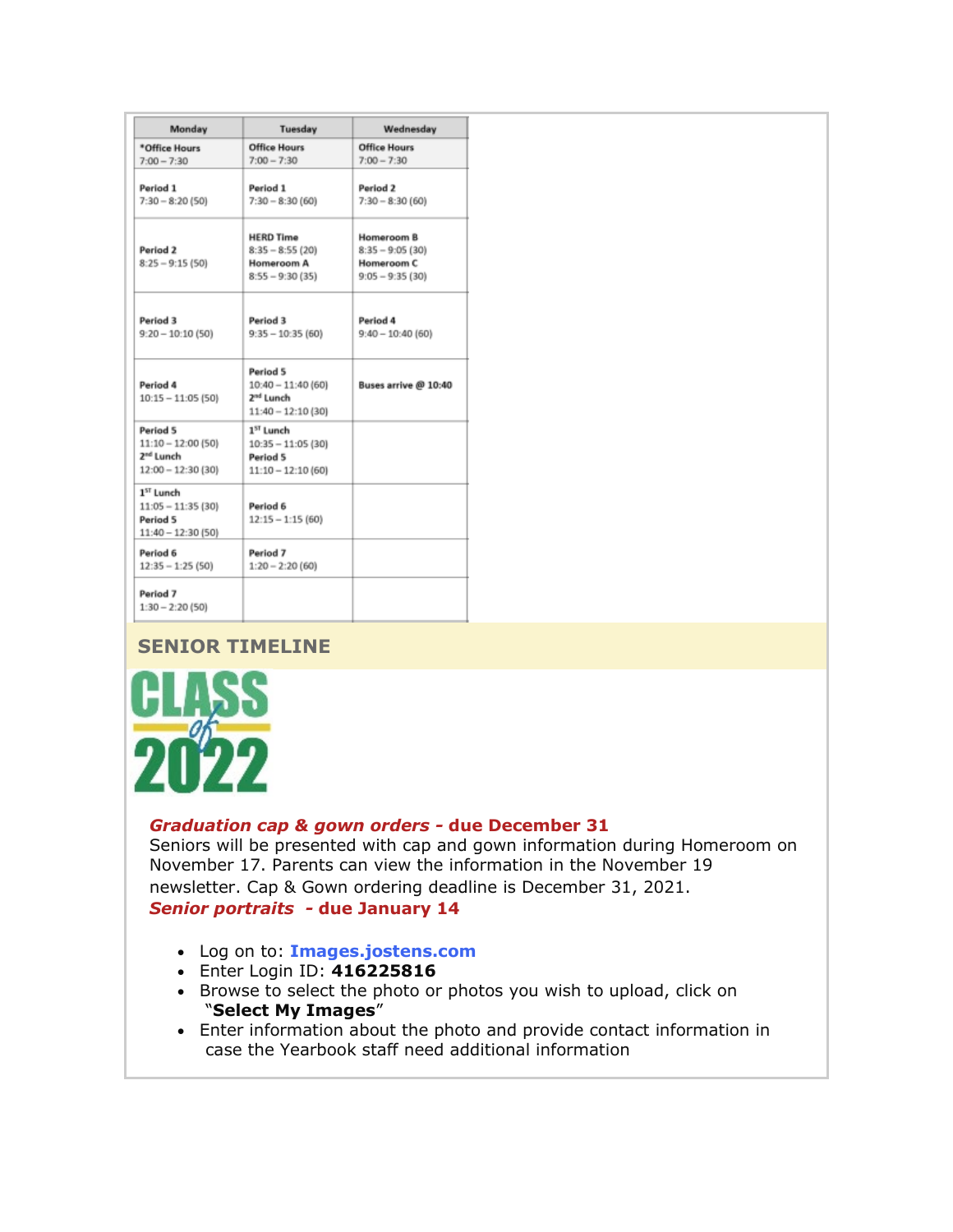## • Click "**Upload Chosen Images**"

#### *Yearbook sales -* **open from Dec 10-Jan 10**

**Purchase** online through Skyward, or check made out to RHS (to bookkeeping), or cash. Yearbooks are \$65.

*Important:* The 3rd and final yearbook sales window will open in May, but quantities will be limited by then as the publisher needs our final count in March. Do not wait to order until May as yearbooks may be sold out! *Yearbook ads -* **due February 1**

A yearbook Senior Ad is a loving tribute typically from a parent or family member to their student, personalized with their own sentimental message and a cherished photo or photo collage. Create and purchase online by **February 1, 2022.** To create or find prices and other information go to: [Jostensadservice.com](https://nam02.safelinks.protection.outlook.com/?url=http%3A%2F%2Flink.email.dynect.net%2Flink.php%3FDynEngagement%3Dtrue%26H%3DltqmAiFyUus3V9RIZo7G2GvP5ZEKnzR2GJf36yV3Tq87iz%252BFBTeRfYjUciPv0ye18C9AxWwScc8ndQsmQhXaogoj0N7fFsbIHFnlL%252B5%252BpFk54xprCoyBDA%253D%253D%26G%3D0%26R%3Dhttps%253A%252F%252FJXQQGYZTANA.hatchbuck.com%252FTrackLinkClick%253FID2%253DSKDofDrNoVLETLMCX43eSpa7_zVtefRnpTF6Zkwutmfo4GM-s_8ziwIXuhjvg0n50%26I%3D20211112224105.0000001d7886%2540mail6-61-ussnn1%26X%3DMHwxMjY0OTIyOjIzMjc2NDk4OTU7MXwxMjY0OTIzOjE4NjIxNDgxNDs%253D%26V%3D3%26S%3DzrkfWgtA15ujkmFDZrT2RC7ZCQ57A9tqxbYMifnJW-I&data=04%7C01%7Cmwood%40lwsd.org%7C6d75915c504c4678351208d9a62d83c8%7C1fd4673fdf9646218638a1d88c4c85d7%7C0%7C0%7C637723536690182144%7CUnknown%7CTWFpbGZsb3d8eyJWIjoiMC4wLjAwMDAiLCJQIjoiV2luMzIiLCJBTiI6Ik1haWwiLCJXVCI6Mn0%3D%7C1000&sdata=gH3Froxs1hHP%2BlQETiNt4E7O4crxTyHF9iqCKT6EO1A%3D&reserved=0)

**Wondering how to apply for college?** Confused by new terms? Not sure where to even start? Look on the RHS Website under Counseling for our presentation on College Applications 101! It is an overview of everything you need to know about applying to 2 and 4-year colleges, post high school planning, and things to think about! Simply go to the main counselor page, look for the red box, and click to play!

## **DIWALI EVENT AT RHS!**



*New:* Hey Stangs! The RHS Indian Student Association is hosting a **Diwali event Wednesday, November 17 at 1:00 pm in the RHS library**. We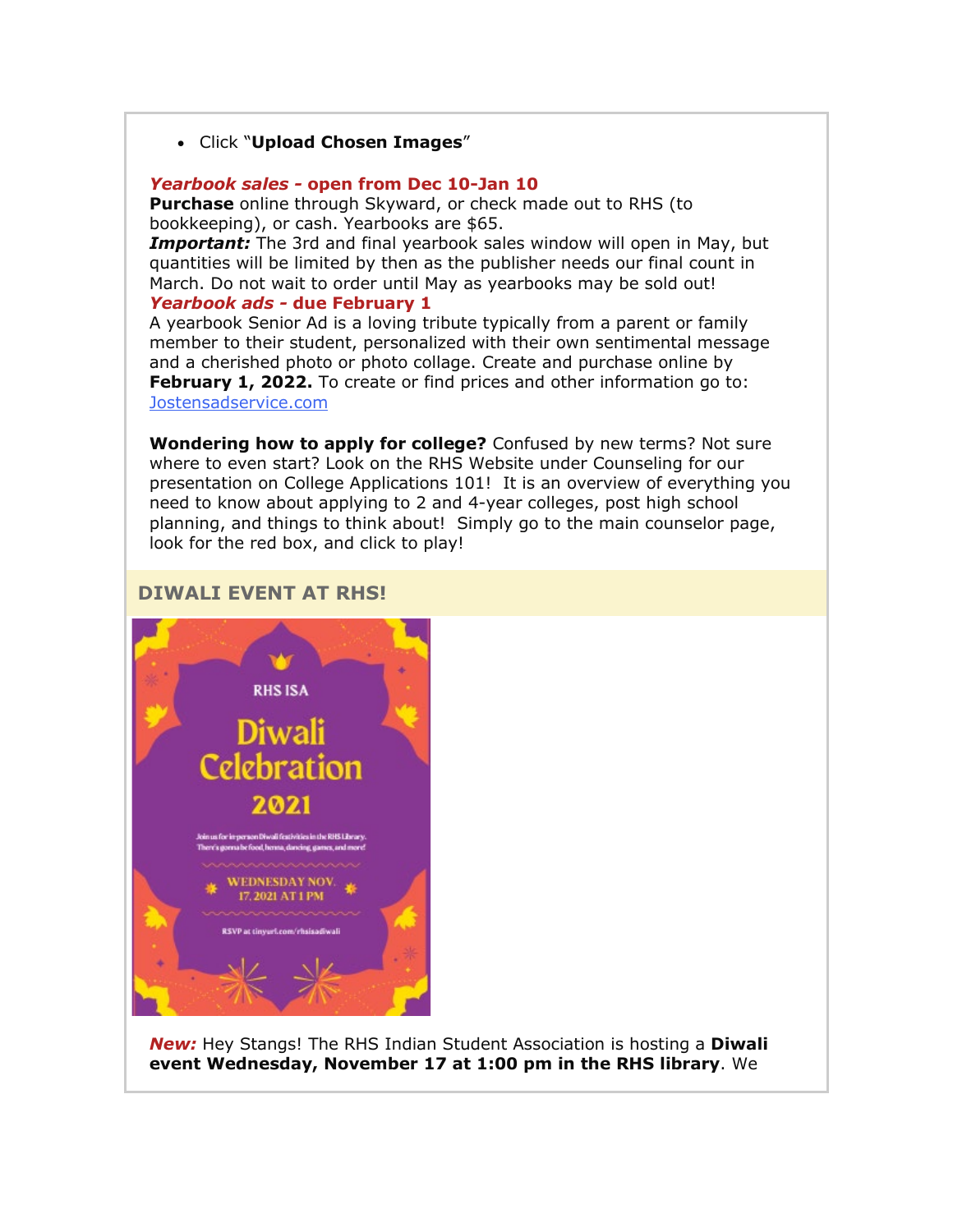would love for you to join us for an afternoon of fun with food, henna, dancing, games, and more!

RSVP: [tinyurl.com/rhsisadiwali](https://nam02.safelinks.protection.outlook.com/?url=http%3A%2F%2Flink.email.dynect.net%2Flink.php%3FDynEngagement%3Dtrue%26H%3DltqmAiFyUus3V9RIZo7G2GvP5ZEKnzR2GJf36yV3Tq87iz%252BFBTeRfYjUciPv0ye18C9AxWwScc8ndQsmQhXaogoj0N7fFsbIHFnlL%252B5%252BpFk54xprCoyBDA%253D%253D%26G%3D0%26R%3Dhttps%253A%252F%252FJXQQGYZTANA.hatchbuck.com%252FTrackLinkClick%253FID2%253DdeOnQJo5pkrt_4L3tOXqc9LIaDlnjFw4kNS9HVUcOJqFYEAEA-u_ZQnoP3dZdzaM0%26I%3D20211112224105.0000001d7886%2540mail6-61-ussnn1%26X%3DMHwxMjY0OTIyOjIzMjc2NDk4OTU7MXwxMjY0OTIzOjE4NjIxNDgxNDs%253D%26V%3D3%26S%3D0miJD7zbSOg605mz-H11eeZ8MiWJldLOh_p6rHwnrZc&data=04%7C01%7Cmwood%40lwsd.org%7C6d75915c504c4678351208d9a62d83c8%7C1fd4673fdf9646218638a1d88c4c85d7%7C0%7C0%7C637723536690182144%7CUnknown%7CTWFpbGZsb3d8eyJWIjoiMC4wLjAwMDAiLCJQIjoiV2luMzIiLCJBTiI6Ik1haWwiLCJXVCI6Mn0%3D%7C1000&sdata=DXvegIrXAZCz9CbyNJZm4dwfKR%2FxhZGQfk9MBMu2LmQ%3D&reserved=0)

**WORLD LANGUAGE SHIRT CONTEST**



*New:* RHS World Languages Department is asking for students to create a design for our very own tee shirt! Create a design that incorporates 1) **RHS World Languages Dept.,** 2) the four languages taught at RHS (**ASL, French, Japanese, and Spanish**) 3) and your imagination!

Click [here](https://nam02.safelinks.protection.outlook.com/?url=http%3A%2F%2Flink.email.dynect.net%2Flink.php%3FDynEngagement%3Dtrue%26H%3DltqmAiFyUus3V9RIZo7G2GvP5ZEKnzR2GJf36yV3Tq87iz%252BFBTeRfYjUciPv0ye18C9AxWwScc8ndQsmQhXaogoj0N7fFsbIHFnlL%252B5%252BpFk54xprCoyBDA%253D%253D%26G%3D0%26R%3Dhttps%253A%252F%252FJXQQGYZTANA.hatchbuck.com%252FTrackLinkClick%253FID2%253DjhurHs3GfGiprnnh7NtKReRMe0TRzQRvJmV-K4pbYHYQZW8IUZ-heyzpkMIUILcE0%26I%3D20211112224105.0000001d7886%2540mail6-61-ussnn1%26X%3DMHwxMjY0OTIyOjIzMjc2NDk4OTU7MXwxMjY0OTIzOjE4NjIxNDgxNDs%253D%26V%3D3%26S%3DFwjHgqfh4Q2fX1XthwerWNRCCiXsMyvf513ir6KfPd8&data=04%7C01%7Cmwood%40lwsd.org%7C6d75915c504c4678351208d9a62d83c8%7C1fd4673fdf9646218638a1d88c4c85d7%7C0%7C0%7C637723536690192139%7CUnknown%7CTWFpbGZsb3d8eyJWIjoiMC4wLjAwMDAiLCJQIjoiV2luMzIiLCJBTiI6Ik1haWwiLCJXVCI6Mn0%3D%7C1000&sdata=fOe3tvwQZPV4KP56qcq%2FfWSoOgoZCAm9N8bYARNMBvk%3D&reserved=0) for the information poster.

Submit your design via email to Mme Maxwell [\(mmaxwell@lwsd.org\)](mailto:mmaxwell@lwsd.org) by 3:00 pm Friday, Nov. 19. Students in the World Languages classes will then vote for the winning design!

## **ELECTRONIC REPORT CARDS**



Families now have the option to opt out of paper report cards and only receive them electronically. Instructions to do so and also how to retrieve the electronic version of report cards are attached. Click [here](https://nam02.safelinks.protection.outlook.com/?url=http%3A%2F%2Flink.email.dynect.net%2Flink.php%3FDynEngagement%3Dtrue%26H%3DltqmAiFyUus3V9RIZo7G2GvP5ZEKnzR2GJf36yV3Tq87iz%252BFBTeRfYjUciPv0ye18C9AxWwScc8ndQsmQhXaogoj0N7fFsbIHFnlL%252B5%252BpFk54xprCoyBDA%253D%253D%26G%3D0%26R%3Dhttps%253A%252F%252FJXQQGYZTANA.hatchbuck.com%252FTrackLinkClick%253FID2%253D8mZ1-bjZ_4SpYKEdlPcMXSTkzwUcfg4YJjY5MMkxaMJFennwlZVFsWzxnFVLYowb0%26I%3D20211112224105.0000001d7886%2540mail6-61-ussnn1%26X%3DMHwxMjY0OTIyOjIzMjc2NDk4OTU7MXwxMjY0OTIzOjE4NjIxNDgxNDs%253D%26V%3D3%26S%3DoCiXM-CddlxZwF3nSPT1XhZetNyjzDEzoGIRmBDEpSc&data=04%7C01%7Cmwood%40lwsd.org%7C6d75915c504c4678351208d9a62d83c8%7C1fd4673fdf9646218638a1d88c4c85d7%7C0%7C0%7C637723536690192139%7CUnknown%7CTWFpbGZsb3d8eyJWIjoiMC4wLjAwMDAiLCJQIjoiV2luMzIiLCJBTiI6Ik1haWwiLCJXVCI6Mn0%3D%7C1000&sdata=2lNffGGDxcEAXpXN78PHzP4NjUG4FmVu51oa2g4U8UQ%3D&reserved=0) for instructions.

**READ THIS!**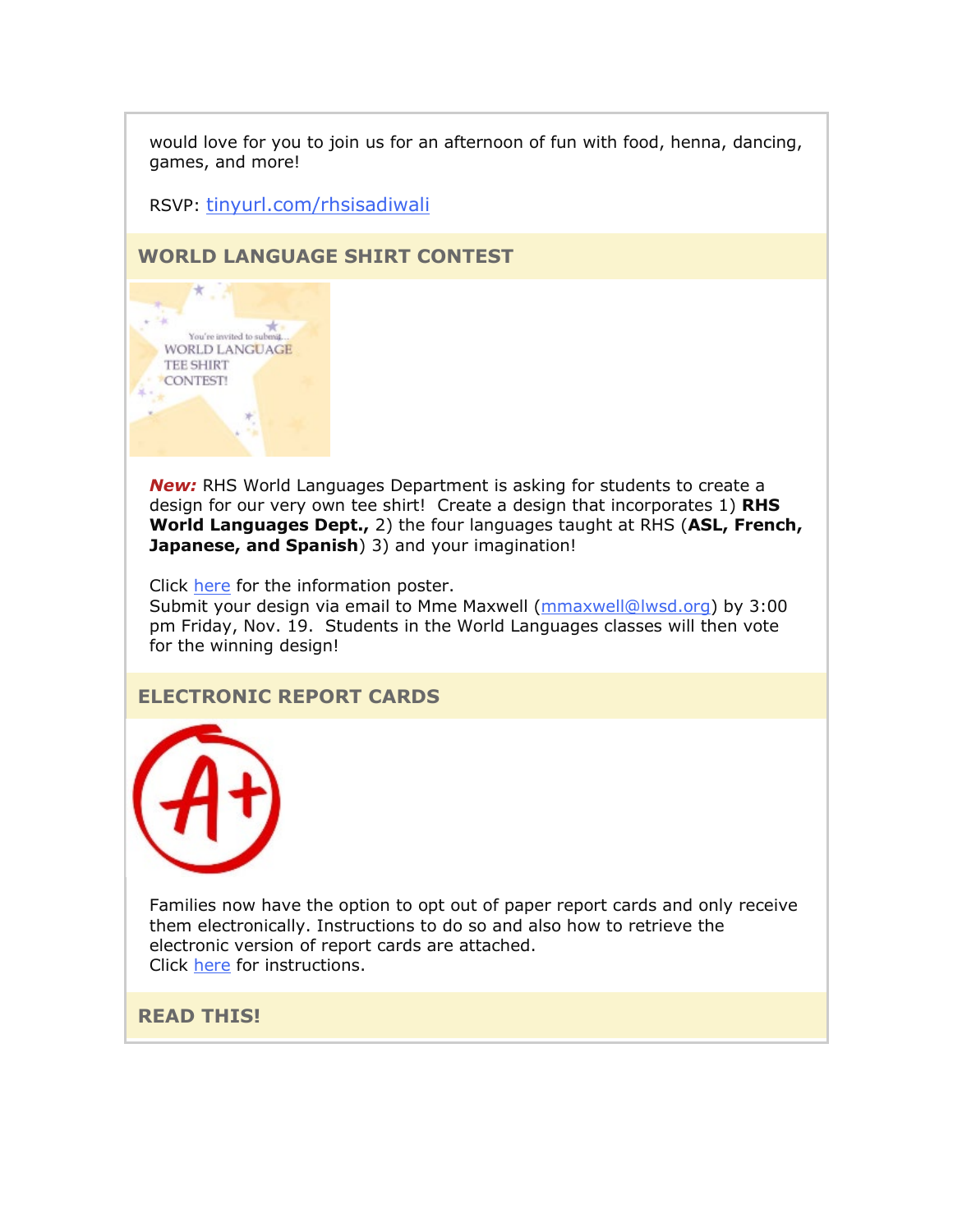#### November 2021

## **Library Newsletter**

**Redmond High School** 

*Our streak continues!* The highest number of October checkouts in RHS history! Read about this and more in the newest library newsletter. [November Library Newsletter.docx](https://nam02.safelinks.protection.outlook.com/?url=http%3A%2F%2Flink.email.dynect.net%2Flink.php%3FDynEngagement%3Dtrue%26H%3DltqmAiFyUus3V9RIZo7G2GvP5ZEKnzR2GJf36yV3Tq87iz%252BFBTeRfYjUciPv0ye18C9AxWwScc8ndQsmQhXaogoj0N7fFsbIHFnlL%252B5%252BpFk54xprCoyBDA%253D%253D%26G%3D0%26R%3Dhttps%253A%252F%252FJXQQGYZTANA.hatchbuck.com%252FTrackLinkClick%253FID2%253DPZGgR-KsGdpvogrSg9Pwy_-CUDH9rEv_LYxFoPuslHpPBporAe08lA3nQm_35VBc0%26I%3D20211112224105.0000001d7886%2540mail6-61-ussnn1%26X%3DMHwxMjY0OTIyOjIzMjc2NDk4OTU7MXwxMjY0OTIzOjE4NjIxNDgxNDs%253D%26V%3D3%26S%3D-N94X-RNL9C4nfAfrLs0lbCj8ASV-yRSAOYB162U-1Q&data=04%7C01%7Cmwood%40lwsd.org%7C6d75915c504c4678351208d9a62d83c8%7C1fd4673fdf9646218638a1d88c4c85d7%7C0%7C0%7C637723536690202136%7CUnknown%7CTWFpbGZsb3d8eyJWIjoiMC4wLjAwMDAiLCJQIjoiV2luMzIiLCJBTiI6Ik1haWwiLCJXVCI6Mn0%3D%7C1000&sdata=xfK87RLb%2BYqMActVjhy9Tv2V6UAXfvpaauzVOkbXiik%3D&reserved=0)

## **CHECK YOUR SCORE**



## *New:* **SAT/PSAT scores available**

- Scores for students who took the October SAT at RHS are now available! Students can access their scores by logging in to their online score [report.](https://nam02.safelinks.protection.outlook.com/?url=http%3A%2F%2Flink.email.dynect.net%2Flink.php%3FDynEngagement%3Dtrue%26H%3DltqmAiFyUus3V9RIZo7G2GvP5ZEKnzR2GJf36yV3Tq87iz%252BFBTeRfYjUciPv0ye18C9AxWwScc8ndQsmQhXaogoj0N7fFsbIHFnlL%252B5%252BpFk54xprCoyBDA%253D%253D%26G%3D0%26R%3Dhttps%253A%252F%252FJXQQGYZTANA.hatchbuck.com%252FTrackLinkClick%253FID2%253D-i7OkFwbFIyTLsS6nSuHbk_fi51VxX-PL3RjP0zZD3Ks1FbDQTXwJUf-a8jyIDfd0%26I%3D20211112224105.0000001d7886%2540mail6-61-ussnn1%26X%3DMHwxMjY0OTIyOjIzMjc2NDk4OTU7MXwxMjY0OTIzOjE4NjIxNDgxNDs%253D%26V%3D3%26S%3D41z77KFW_L7B28V0qC1tf8w7YQEj4cy5PGaPQMM_nY0&data=04%7C01%7Cmwood%40lwsd.org%7C6d75915c504c4678351208d9a62d83c8%7C1fd4673fdf9646218638a1d88c4c85d7%7C0%7C0%7C637723536690212128%7CUnknown%7CTWFpbGZsb3d8eyJWIjoiMC4wLjAwMDAiLCJQIjoiV2luMzIiLCJBTiI6Ik1haWwiLCJXVCI6Mn0%3D%7C1000&sdata=etvq6fciUJpS3RAKab8Gy32Ssk4wGCioCCnGo0dpJsI%3D&reserved=0)
- PSAT scores will be available December 7.

## **PANORAMA TESTING**



*Parents:* Each school in LWSD will administer the *Panorama Survey* in grades 3-12 during the first two weeks of November. To read the communication letter for families, [click here.](https://nam02.safelinks.protection.outlook.com/?url=http%3A%2F%2Flink.email.dynect.net%2Flink.php%3FDynEngagement%3Dtrue%26H%3DltqmAiFyUus3V9RIZo7G2GvP5ZEKnzR2GJf36yV3Tq87iz%252BFBTeRfYjUciPv0ye18C9AxWwScc8ndQsmQhXaogoj0N7fFsbIHFnlL%252B5%252BpFk54xprCoyBDA%253D%253D%26G%3D0%26R%3Dhttps%253A%252F%252FJXQQGYZTANA.hatchbuck.com%252FTrackLinkClick%253FID2%253DagH5rEy0ID1wWDatYtTa4l6GKnq67ZyAZ6Ob1d1g3L50vk2z8zhrMgKcRz6ZofIH0%26I%3D20211112224105.0000001d7886%2540mail6-61-ussnn1%26X%3DMHwxMjY0OTIyOjIzMjc2NDk4OTU7MXwxMjY0OTIzOjE4NjIxNDgxNDs%253D%26V%3D3%26S%3D5ef6hC9qeMFwiAbhltKEYbj3QdaocAxTY3iyiVIe1_8&data=04%7C01%7Cmwood%40lwsd.org%7C6d75915c504c4678351208d9a62d83c8%7C1fd4673fdf9646218638a1d88c4c85d7%7C0%7C0%7C637723536690212128%7CUnknown%7CTWFpbGZsb3d8eyJWIjoiMC4wLjAwMDAiLCJQIjoiV2luMzIiLCJBTiI6Ik1haWwiLCJXVCI6Mn0%3D%7C1000&sdata=0S1cN%2FPv9S9OJmtSZRKrSxzLM1PE1abkV2hkuSOcr3M%3D&reserved=0)

## **NATIONAL HONOR SOCIETY**

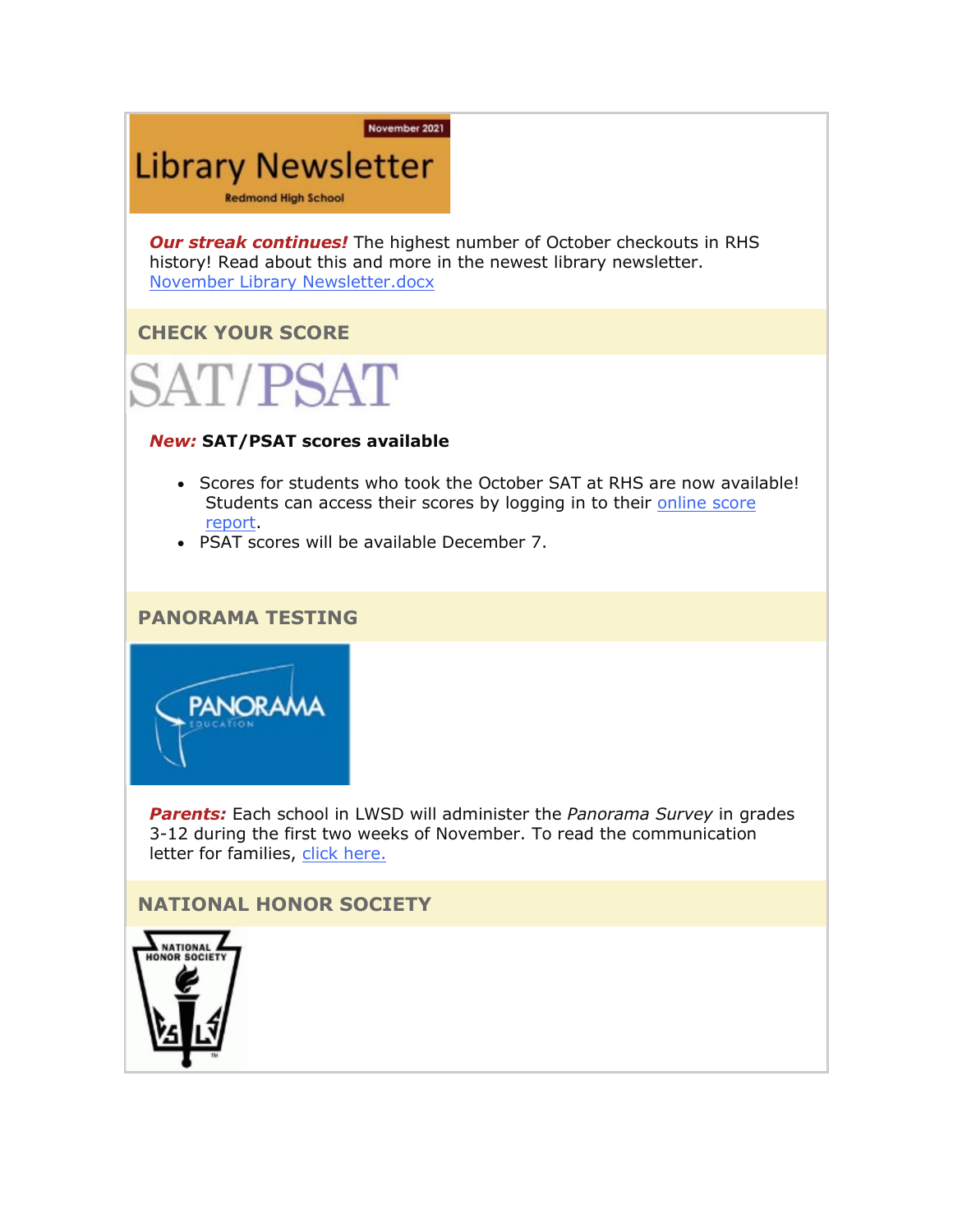*New: National Honor Society members,* please plan to attend our meeting in the PAC on November 16 at 2:30-3:15 pm. This is for our already existing members. In January, students with a GPA of 3.5 or higher will receive an invitation via email. Applications will be submitted at that time.

Questions? Contact Ms. Cherry at [ncherry@lwsd.org](mailto:ncherry@lwsd.org) or Mr. Dotson [sdotson@lwsd.org](mailto:sdotson@lwsd.org)

**GIRLS BASKETBALL TRYOUTS**



**Girls Basketball Tryouts** November 15 & 16, 5:00-7:00 pm November 17, 1:00-3:00 pm Registration may be completed through **[Final Forms.](https://nam02.safelinks.protection.outlook.com/?url=http%3A%2F%2Flink.email.dynect.net%2Flink.php%3FDynEngagement%3Dtrue%26H%3DltqmAiFyUus3V9RIZo7G2GvP5ZEKnzR2GJf36yV3Tq87iz%252BFBTeRfYjUciPv0ye18C9AxWwScc8ndQsmQhXaogoj0N7fFsbIHFnlL%252B5%252BpFk54xprCoyBDA%253D%253D%26G%3D0%26R%3Dhttps%253A%252F%252FJXQQGYZTANA.hatchbuck.com%252FTrackLinkClick%253FID2%253DsPnnm7J3rWSvD6QdDHXWHgdj0lgo-UBMwhCQhLnEqEg1X4LDxUbNzXkH2lRUI0Al0%26I%3D20211112224105.0000001d7886%2540mail6-61-ussnn1%26X%3DMHwxMjY0OTIyOjIzMjc2NDk4OTU7MXwxMjY0OTIzOjE4NjIxNDgxNDs%253D%26V%3D3%26S%3DYu3vb-JEjK1mDbMjQyySXv9AMXy-uc1cj4M7h8qtghk&data=04%7C01%7Cmwood%40lwsd.org%7C6d75915c504c4678351208d9a62d83c8%7C1fd4673fdf9646218638a1d88c4c85d7%7C0%7C0%7C637723536690222121%7CUnknown%7CTWFpbGZsb3d8eyJWIjoiMC4wLjAwMDAiLCJQIjoiV2luMzIiLCJBTiI6Ik1haWwiLCJXVCI6Mn0%3D%7C1000&sdata=CdFLaf4xejv%2Bo4XoG2Uvkovb1kk%2BntVYnRww2hg3Dio%3D&reserved=0)** 

## **WORLD LANGUAGE TESTING**



**World Language testing** is available in any language that is both written and spoken. All LWSD High School students (currently in 9th-12th grade) can test one time for free!

**For registration and more information:** [World Language Credit by](https://nam02.safelinks.protection.outlook.com/?url=http%3A%2F%2Flink.email.dynect.net%2Flink.php%3FDynEngagement%3Dtrue%26H%3DltqmAiFyUus3V9RIZo7G2GvP5ZEKnzR2GJf36yV3Tq87iz%252BFBTeRfYjUciPv0ye18C9AxWwScc8ndQsmQhXaogoj0N7fFsbIHFnlL%252B5%252BpFk54xprCoyBDA%253D%253D%26G%3D0%26R%3Dhttps%253A%252F%252FJXQQGYZTANA.hatchbuck.com%252FTrackLinkClick%253FID2%253Dr7bmD3p3NhXq5s6jxQGJ0lqTM9IlCng8OH3q93C9tofRr5qpV2QJo9Jp3BNOmBMf0%26I%3D20211112224105.0000001d7886%2540mail6-61-ussnn1%26X%3DMHwxMjY0OTIyOjIzMjc2NDk4OTU7MXwxMjY0OTIzOjE4NjIxNDgxNDs%253D%26V%3D3%26S%3D0fN9unno30mkUOVtVQg_T4rl_wikmqcJOwUp9JrrVvQ&data=04%7C01%7Cmwood%40lwsd.org%7C6d75915c504c4678351208d9a62d83c8%7C1fd4673fdf9646218638a1d88c4c85d7%7C0%7C0%7C637723536690222121%7CUnknown%7CTWFpbGZsb3d8eyJWIjoiMC4wLjAwMDAiLCJQIjoiV2luMzIiLCJBTiI6Ik1haWwiLCJXVCI6Mn0%3D%7C1000&sdata=op9ab%2FX21covhQjJczePso5%2FScF4spG5OHx4cPKX8dE%3D&reserved=0)  **[Proficiency](https://nam02.safelinks.protection.outlook.com/?url=http%3A%2F%2Flink.email.dynect.net%2Flink.php%3FDynEngagement%3Dtrue%26H%3DltqmAiFyUus3V9RIZo7G2GvP5ZEKnzR2GJf36yV3Tq87iz%252BFBTeRfYjUciPv0ye18C9AxWwScc8ndQsmQhXaogoj0N7fFsbIHFnlL%252B5%252BpFk54xprCoyBDA%253D%253D%26G%3D0%26R%3Dhttps%253A%252F%252FJXQQGYZTANA.hatchbuck.com%252FTrackLinkClick%253FID2%253Dr7bmD3p3NhXq5s6jxQGJ0lqTM9IlCng8OH3q93C9tofRr5qpV2QJo9Jp3BNOmBMf0%26I%3D20211112224105.0000001d7886%2540mail6-61-ussnn1%26X%3DMHwxMjY0OTIyOjIzMjc2NDk4OTU7MXwxMjY0OTIzOjE4NjIxNDgxNDs%253D%26V%3D3%26S%3D0fN9unno30mkUOVtVQg_T4rl_wikmqcJOwUp9JrrVvQ&data=04%7C01%7Cmwood%40lwsd.org%7C6d75915c504c4678351208d9a62d83c8%7C1fd4673fdf9646218638a1d88c4c85d7%7C0%7C0%7C637723536690222121%7CUnknown%7CTWFpbGZsb3d8eyJWIjoiMC4wLjAwMDAiLCJQIjoiV2luMzIiLCJBTiI6Ik1haWwiLCJXVCI6Mn0%3D%7C1000&sdata=op9ab%2FX21covhQjJczePso5%2FScF4spG5OHx4cPKX8dE%3D&reserved=0)** 

Questions? Email Theresa Vasquez at [tvasquez@lwsd.org](mailto:tvasquez@lwsd.org)

## **PARKING UPDATES**

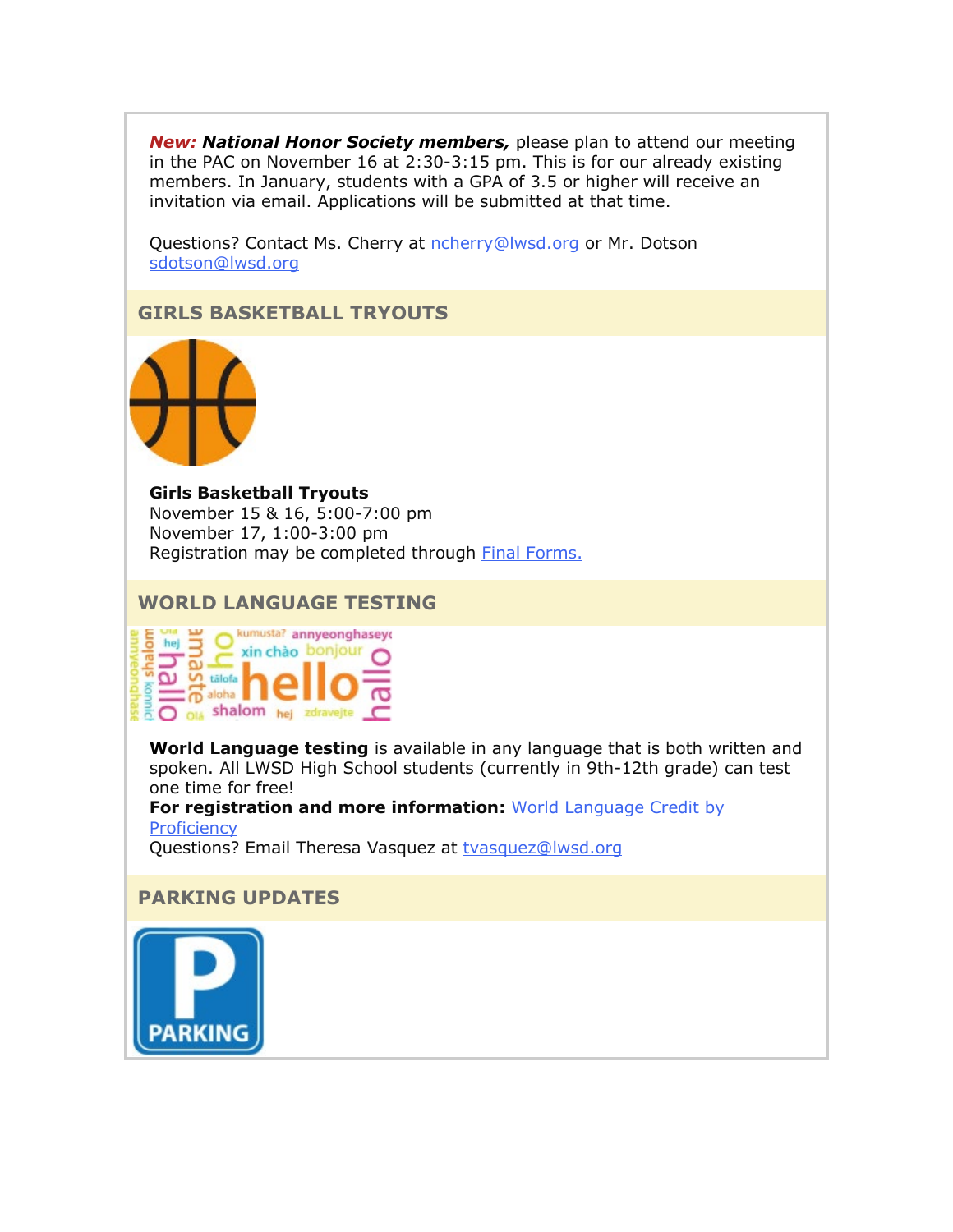*Updates for students:* If you need to pick up your parking permit, contact **Pamela Kelley** at [pkelley@lwsd.org](mailto:pkelley@lwsd.org) or find her in C104.

*Parents:* When visiting RHS, please park in the **guest parking** located near the main entrance. Please do not park in the numbered staff spots. Thank you!

## **WINTER SPORTS REGISTRATION**



**Winter Sports Registration -** Opens October 15, 2021 The first day of winter practice/tryouts: November 15 Boys Basketball – Cut Sport Girls Basketball – Cut Sport **Gymnastics Wrestling** Boys Swim & Dive Click here for [registration](https://nam02.safelinks.protection.outlook.com/?url=http%3A%2F%2Flink.email.dynect.net%2Flink.php%3FDynEngagement%3Dtrue%26H%3DltqmAiFyUus3V9RIZo7G2GvP5ZEKnzR2GJf36yV3Tq87iz%252BFBTeRfYjUciPv0ye18C9AxWwScc8ndQsmQhXaogoj0N7fFsbIHFnlL%252B5%252BpFk54xprCoyBDA%253D%253D%26G%3D0%26R%3Dhttps%253A%252F%252FJXQQGYZTANA.hatchbuck.com%252FTrackLinkClick%253FID2%253DsPnnm7J3rWSvD6QdDHXWHgdj0lgo-UBMwhCQhLnEqEg1X4LDxUbNzXkH2lRUI0Al0%26I%3D20211112224105.0000001d7886%2540mail6-61-ussnn1%26X%3DMHwxMjY0OTIyOjIzMjc2NDk4OTU7MXwxMjY0OTIzOjE4NjIxNDgxNDs%253D%26V%3D3%26S%3DYu3vb-JEjK1mDbMjQyySXv9AMXy-uc1cj4M7h8qtghk&data=04%7C01%7Cmwood%40lwsd.org%7C6d75915c504c4678351208d9a62d83c8%7C1fd4673fdf9646218638a1d88c4c85d7%7C0%7C0%7C637723536690232117%7CUnknown%7CTWFpbGZsb3d8eyJWIjoiMC4wLjAwMDAiLCJQIjoiV2luMzIiLCJBTiI6Ik1haWwiLCJXVCI6Mn0%3D%7C1000&sdata=oM7xMcwdoMhHhcuprmk813kmxmrX6bN7YeuCgBDj9Uo%3D&reserved=0)

## **RHS ATTENDANCE LINE**



#### *Parents:* **How to excuse your student when they are absent:**

Please email the attendance secretary at [rhsattend@lwsd.org](mailto:rhsattend@lwsd.org) or leave a message on the Attendance line 425 936-1810 whenever your student is absent or late.

#### **How to excuse your student for an early departure:**

Please email or call as soon as possible to excuse your student early for an appointment, or if they are leaving early due to an illness. The Attendance Secretary (Ms. Anderson) will send your student a dismissal slip so they may sign out in the Attendance Office and meet the parent outside.

**Important:** if you were marked absent or late by a teacher and would like to discuss this, please talk to the teacher that marked you absent or late---not the attendance office.

• For more information about absences, late arrivals and early departures, click [here.](https://nam02.safelinks.protection.outlook.com/?url=http%3A%2F%2Flink.email.dynect.net%2Flink.php%3FDynEngagement%3Dtrue%26H%3DltqmAiFyUus3V9RIZo7G2GvP5ZEKnzR2GJf36yV3Tq87iz%252BFBTeRfYjUciPv0ye18C9AxWwScc8ndQsmQhXaogoj0N7fFsbIHFnlL%252B5%252BpFk54xprCoyBDA%253D%253D%26G%3D0%26R%3Dhttps%253A%252F%252FJXQQGYZTANA.hatchbuck.com%252FTrackLinkClick%253FID2%253DL2if7tauNj_q_RfxhsGZbwC8y-QuS0dDOc4wdlEprXxsWfGuTxRJBQC0BFlGSBdp0%26I%3D20211112224105.0000001d7886%2540mail6-61-ussnn1%26X%3DMHwxMjY0OTIyOjIzMjc2NDk4OTU7MXwxMjY0OTIzOjE4NjIxNDgxNDs%253D%26V%3D3%26S%3D65CTmkxrh8I1TnW23-LnxyIzWHLWBSERzM7yIkjRQMY&data=04%7C01%7Cmwood%40lwsd.org%7C6d75915c504c4678351208d9a62d83c8%7C1fd4673fdf9646218638a1d88c4c85d7%7C0%7C0%7C637723536690242112%7CUnknown%7CTWFpbGZsb3d8eyJWIjoiMC4wLjAwMDAiLCJQIjoiV2luMzIiLCJBTiI6Ik1haWwiLCJXVCI6Mn0%3D%7C1000&sdata=x2Nt7%2B880a2NWLHU5UE5vnxm58unnodeEu20UD7lCD0%3D&reserved=0)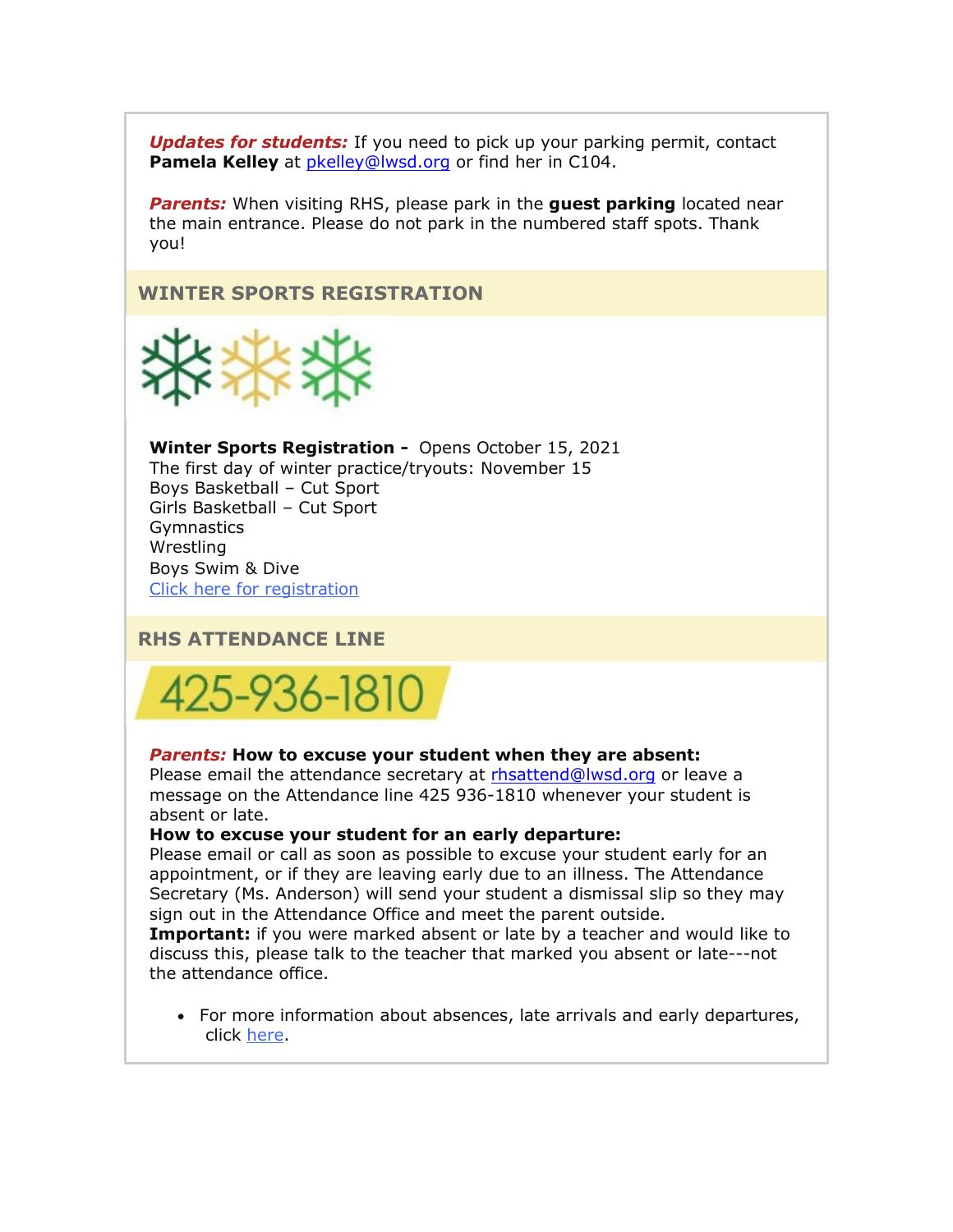• Para obtener más información sobre ausencias, llegadas tardías y salidas anticipadas, haga clic [aquí.](https://nam02.safelinks.protection.outlook.com/?url=http%3A%2F%2Flink.email.dynect.net%2Flink.php%3FDynEngagement%3Dtrue%26H%3DltqmAiFyUus3V9RIZo7G2GvP5ZEKnzR2GJf36yV3Tq87iz%252BFBTeRfYjUciPv0ye18C9AxWwScc8ndQsmQhXaogoj0N7fFsbIHFnlL%252B5%252BpFk54xprCoyBDA%253D%253D%26G%3D0%26R%3Dhttps%253A%252F%252FJXQQGYZTANA.hatchbuck.com%252FTrackLinkClick%253FID2%253DZ-FlqEng1bfnUYHjSRU5N2Y4_cQezeiVnvDPxXXPpiJ_HwOLDFbTNL1vVWMlBaPj0%26I%3D20211112224105.0000001d7886%2540mail6-61-ussnn1%26X%3DMHwxMjY0OTIyOjIzMjc2NDk4OTU7MXwxMjY0OTIzOjE4NjIxNDgxNDs%253D%26V%3D3%26S%3DRdKYfsFCXkhKHKoItMKXFqdD4Dfgg_vpDpf5l93JgRs&data=04%7C01%7Cmwood%40lwsd.org%7C6d75915c504c4678351208d9a62d83c8%7C1fd4673fdf9646218638a1d88c4c85d7%7C0%7C0%7C637723536690242112%7CUnknown%7CTWFpbGZsb3d8eyJWIjoiMC4wLjAwMDAiLCJQIjoiV2luMzIiLCJBTiI6Ik1haWwiLCJXVCI6Mn0%3D%7C1000&sdata=4KZl8%2FH%2FLlVsBcIBM98Qje3n%2F5W%2FuSzMIOiYwvuQS8c%3D&reserved=0)

## **COUNSELING APPOINTMENTS**



### *New:* **Counselors Visiting Lifetime Fitness Classes in November**

The counselors are excited to visit Lifetime Fitness Classes on November 8th and 15th. We will be talking with students about understanding stress and strengthening resiliency. Students will discuss common sources of stress and anxiety for teens, and learn some practical strategies for managing stress and promoting overall wellbeing. Counselors will also share information and resources for suicide prevention. Having direct and open communication about this difficult topic is one of the most important things we can do to help. If you have any questions or concerns, please reach out to your student's counselor.

**Counselors are excited to meet with you!** Counselors are available for individual student/parent appointments. The appointment calendar on the [RHS](https://nam02.safelinks.protection.outlook.com/?url=http%3A%2F%2Flink.email.dynect.net%2Flink.php%3FDynEngagement%3Dtrue%26H%3DltqmAiFyUus3V9RIZo7G2GvP5ZEKnzR2GJf36yV3Tq87iz%252BFBTeRfYjUciPv0ye18C9AxWwScc8ndQsmQhXaogoj0N7fFsbIHFnlL%252B5%252BpFk54xprCoyBDA%253D%253D%26G%3D0%26R%3Dhttps%253A%252F%252FJXQQGYZTANA.hatchbuck.com%252FTrackLinkClick%253FID2%253D6cQL5piaYYG4mXOL_adHMoR1TNbFj79XW80wSv8m30Zye18WQBiR9FqMoIRyAFcw0%26I%3D20211112224105.0000001d7886%2540mail6-61-ussnn1%26X%3DMHwxMjY0OTIyOjIzMjc2NDk4OTU7MXwxMjY0OTIzOjE4NjIxNDgxNDs%253D%26V%3D3%26S%3DCW7_uTyVO5r0IpQR13-vyI00yDaD5dkYzozCC5wgBZs&data=04%7C01%7Cmwood%40lwsd.org%7C6d75915c504c4678351208d9a62d83c8%7C1fd4673fdf9646218638a1d88c4c85d7%7C0%7C0%7C637723536690252108%7CUnknown%7CTWFpbGZsb3d8eyJWIjoiMC4wLjAwMDAiLCJQIjoiV2luMzIiLCJBTiI6Ik1haWwiLCJXVCI6Mn0%3D%7C1000&sdata=aieNecfs%2BXQCM6cCP3Cl39jbisrAUcdxcKXXM5QqVEg%3D&reserved=0)  [Counseling website](https://nam02.safelinks.protection.outlook.com/?url=http%3A%2F%2Flink.email.dynect.net%2Flink.php%3FDynEngagement%3Dtrue%26H%3DltqmAiFyUus3V9RIZo7G2GvP5ZEKnzR2GJf36yV3Tq87iz%252BFBTeRfYjUciPv0ye18C9AxWwScc8ndQsmQhXaogoj0N7fFsbIHFnlL%252B5%252BpFk54xprCoyBDA%253D%253D%26G%3D0%26R%3Dhttps%253A%252F%252FJXQQGYZTANA.hatchbuck.com%252FTrackLinkClick%253FID2%253D6cQL5piaYYG4mXOL_adHMoR1TNbFj79XW80wSv8m30Zye18WQBiR9FqMoIRyAFcw0%26I%3D20211112224105.0000001d7886%2540mail6-61-ussnn1%26X%3DMHwxMjY0OTIyOjIzMjc2NDk4OTU7MXwxMjY0OTIzOjE4NjIxNDgxNDs%253D%26V%3D3%26S%3DCW7_uTyVO5r0IpQR13-vyI00yDaD5dkYzozCC5wgBZs&data=04%7C01%7Cmwood%40lwsd.org%7C6d75915c504c4678351208d9a62d83c8%7C1fd4673fdf9646218638a1d88c4c85d7%7C0%7C0%7C637723536690252108%7CUnknown%7CTWFpbGZsb3d8eyJWIjoiMC4wLjAwMDAiLCJQIjoiV2luMzIiLCJBTiI6Ik1haWwiLCJXVCI6Mn0%3D%7C1000&sdata=aieNecfs%2BXQCM6cCP3Cl39jbisrAUcdxcKXXM5QqVEg%3D&reserved=0) is now open for students/parents to schedule a meeting.

#### **Counselor Caseloads 2021-2022**

**A-CA (12th & RS):** Nikole Lalas [nlalas@lwsd.org](mailto:nlalas@lwsd.org) **CE-GARC:** Lindsey Hanson [lihanson@lwsd.org](mailto:lihanson@lwsd.org) **GARD-KAS:** Sarah Gray [sgray@lwsd.org](mailto:sgray@lwsd.org) **KAT-LEA & VIM-Z:** Micaela Crapo [mcrapo@lwsd.org](mailto:mcrapo@lwsd.org) **LEB-MAZ & BALD-CA (9th - 11th**): Katie Bunyard [Kbunyard@lwsd.org](mailto:Kbunyard@lwsd.org) **MC-RAJ:** Ellen Zambrowsky-Huls [Ezambrowsky-huls@lwsd.org](mailto:Ezambrowsky-huls@lwsd.org) **RAK-SUG:** Derik Detweiler (RAK-SUG) [ddetweiler@lwsd.org](mailto:ddetweiler@lwsd.org) **SUH-VIL & A-BALA (9th-11th)**: Justine Oshiro [joshiro@lwsd.org](mailto:joshiro@lwsd.org)

**YOUTH EASTSIDE SERVICES**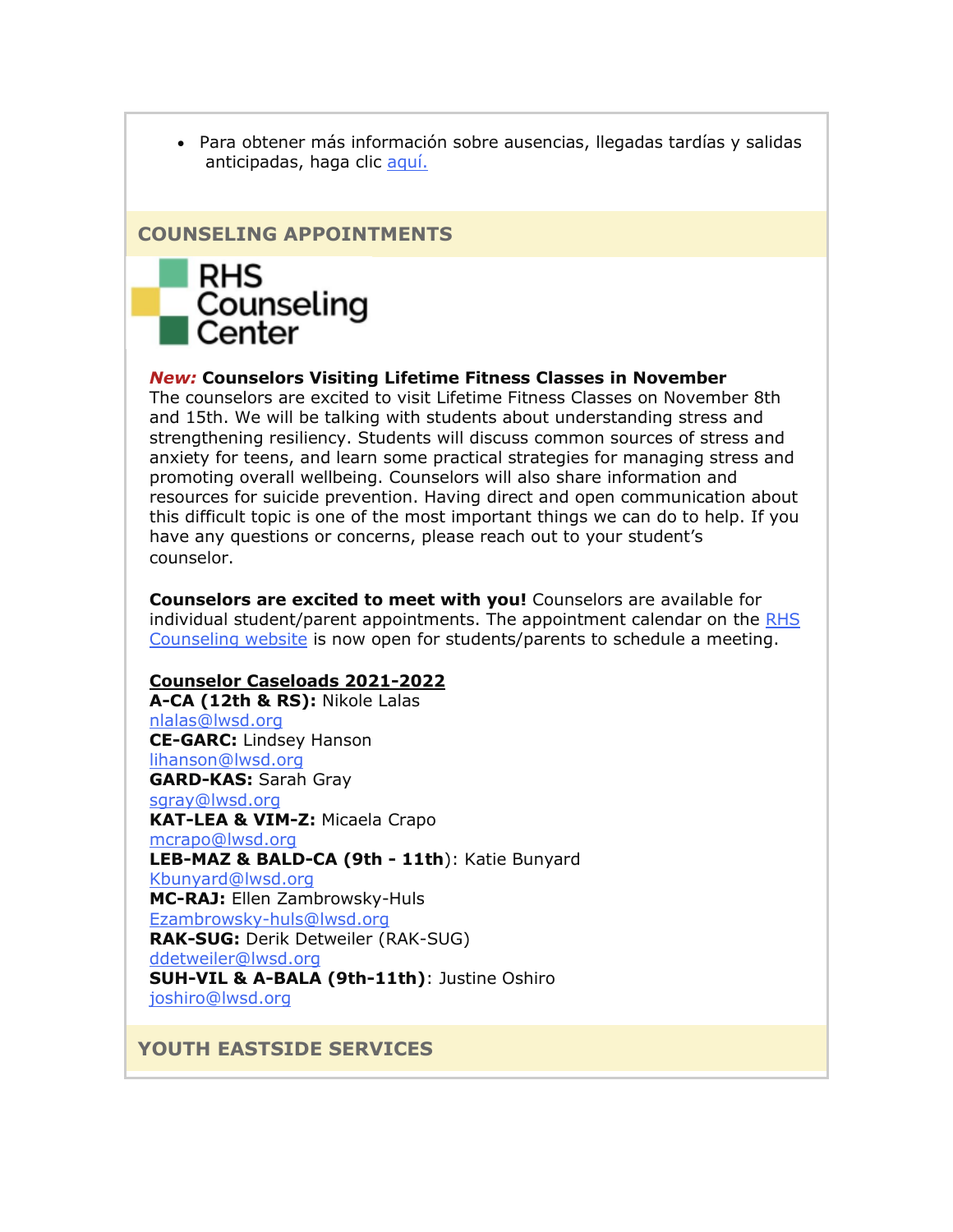

## **YES Alcohol Drug Education Class (FREE)**

For Parents/Caregivers & Teens to attend together. Offered virtually one Saturday per month: 11/20 and 12/18.

- Learn the impacts of substance use on the developing body & brain
- Learn where and how to turn for help-drug/alcohol or mental health
- Teens will also learn to make more informed decisions for their futures regarding substance use

[Click here](https://nam02.safelinks.protection.outlook.com/?url=http%3A%2F%2Flink.email.dynect.net%2Flink.php%3FDynEngagement%3Dtrue%26H%3DltqmAiFyUus3V9RIZo7G2GvP5ZEKnzR2GJf36yV3Tq87iz%252BFBTeRfYjUciPv0ye18C9AxWwScc8ndQsmQhXaogoj0N7fFsbIHFnlL%252B5%252BpFk54xprCoyBDA%253D%253D%26G%3D0%26R%3Dhttps%253A%252F%252FJXQQGYZTANA.hatchbuck.com%252FTrackLinkClick%253FID2%253D0bSmXy07-D6_RApWAlGBji19g-aV_xyRIrh9ut4Ndndkq2TjRmyQO6xwpvIXoWuF0%26I%3D20211112224105.0000001d7886%2540mail6-61-ussnn1%26X%3DMHwxMjY0OTIyOjIzMjc2NDk4OTU7MXwxMjY0OTIzOjE4NjIxNDgxNDs%253D%26V%3D3%26S%3D9Kmre2CnQfAccB-uTZdnn6XddOh2ueymf4z-dA-7rH4&data=04%7C01%7Cmwood%40lwsd.org%7C6d75915c504c4678351208d9a62d83c8%7C1fd4673fdf9646218638a1d88c4c85d7%7C0%7C0%7C637723536690252108%7CUnknown%7CTWFpbGZsb3d8eyJWIjoiMC4wLjAwMDAiLCJQIjoiV2luMzIiLCJBTiI6Ik1haWwiLCJXVCI6Mn0%3D%7C1000&sdata=nZmdEIT2BYqZBHaJ1nDXdFMKp6iILmQ2nUYcUAAe7JU%3D&reserved=0) to register or contact [Andreaf@youtheastsideservices.org](mailto:Andreaf@youtheastsideservices.org) for questions or more information.

## **COLLEGE & CAREER CENTER**



## **LIVE WEDNESDAYS**

Nov 10: [Live Wednesday](https://nam02.safelinks.protection.outlook.com/?url=http%3A%2F%2Flink.email.dynect.net%2Flink.php%3FDynEngagement%3Dtrue%26H%3DltqmAiFyUus3V9RIZo7G2GvP5ZEKnzR2GJf36yV3Tq87iz%252BFBTeRfYjUciPv0ye18C9AxWwScc8ndQsmQhXaogoj0N7fFsbIHFnlL%252B5%252BpFk54xprCoyBDA%253D%253D%26G%3D0%26R%3Dhttps%253A%252F%252FJXQQGYZTANA.hatchbuck.com%252FTrackLinkClick%253FID2%253DiVy7ciZGb344z5gl-sOWFZfVlbP4vIvpvqL5SwTufzrrElzAl7P1tPK0UdRgBA0L0%26I%3D20211112224105.0000001d7886%2540mail6-61-ussnn1%26X%3DMHwxMjY0OTIyOjIzMjc2NDk4OTU7MXwxMjY0OTIzOjE4NjIxNDgxNDs%253D%26V%3D3%26S%3DkhmjEgsjBD2-xIdWq3heOEUe2kQgNxIt6S3678u0R2U&data=04%7C01%7Cmwood%40lwsd.org%7C6d75915c504c4678351208d9a62d83c8%7C1fd4673fdf9646218638a1d88c4c85d7%7C0%7C0%7C637723536690262102%7CUnknown%7CTWFpbGZsb3d8eyJWIjoiMC4wLjAwMDAiLCJQIjoiV2luMzIiLCJBTiI6Ik1haWwiLCJXVCI6Mn0%3D%7C1000&sdata=KiFHlluaeBcCRdQCdFZDCmlgdiVOKdNBMHKZpaubU94%3D&reserved=0) starting @ 1pm – Virtual College Visits Nov 17: [Live Wednesday](https://nam02.safelinks.protection.outlook.com/?url=http%3A%2F%2Flink.email.dynect.net%2Flink.php%3FDynEngagement%3Dtrue%26H%3DltqmAiFyUus3V9RIZo7G2GvP5ZEKnzR2GJf36yV3Tq87iz%252BFBTeRfYjUciPv0ye18C9AxWwScc8ndQsmQhXaogoj0N7fFsbIHFnlL%252B5%252BpFk54xprCoyBDA%253D%253D%26G%3D0%26R%3Dhttps%253A%252F%252FJXQQGYZTANA.hatchbuck.com%252FTrackLinkClick%253FID2%253D5wj6y7V7Pb1NFe-S-1tBg0k86u0R9VCmu0YA5v2dgwhyxW-SpvrtuyPRf26uUpV20%26I%3D20211112224105.0000001d7886%2540mail6-61-ussnn1%26X%3DMHwxMjY0OTIyOjIzMjc2NDk4OTU7MXwxMjY0OTIzOjE4NjIxNDgxNDs%253D%26V%3D3%26S%3D2CxpqbNoF8-NIaWLt9B-S7nsKNYNP0CNZDJLe4IMnqs&data=04%7C01%7Cmwood%40lwsd.org%7C6d75915c504c4678351208d9a62d83c8%7C1fd4673fdf9646218638a1d88c4c85d7%7C0%7C0%7C637723536690272095%7CUnknown%7CTWFpbGZsb3d8eyJWIjoiMC4wLjAwMDAiLCJQIjoiV2luMzIiLCJBTiI6Ik1haWwiLCJXVCI6Mn0%3D%7C1000&sdata=ystwKBhzPhW0YN162uelXeYVG1AVcJYYiH0ZZ2ql7L8%3D&reserved=0) starting @ 1pm - Virtual College Visits Nov 22: [Live Wednesday](https://nam02.safelinks.protection.outlook.com/?url=http%3A%2F%2Flink.email.dynect.net%2Flink.php%3FDynEngagement%3Dtrue%26H%3DltqmAiFyUus3V9RIZo7G2GvP5ZEKnzR2GJf36yV3Tq87iz%252BFBTeRfYjUciPv0ye18C9AxWwScc8ndQsmQhXaogoj0N7fFsbIHFnlL%252B5%252BpFk54xprCoyBDA%253D%253D%26G%3D0%26R%3Dhttps%253A%252F%252FJXQQGYZTANA.hatchbuck.com%252FTrackLinkClick%253FID2%253DaNxYqJRH4JdJZ3P4--vYA47ol_rK22mAJ7TlZw2it0YbD0dnchPBqIFniDiLzPYj0%26I%3D20211112224105.0000001d7886%2540mail6-61-ussnn1%26X%3DMHwxMjY0OTIyOjIzMjc2NDk4OTU7MXwxMjY0OTIzOjE4NjIxNDgxNDs%253D%26V%3D3%26S%3DCbmxHM_R6IAgsmEYo8wSRgojtQ2H3jajKcKZvYAbf6U&data=04%7C01%7Cmwood%40lwsd.org%7C6d75915c504c4678351208d9a62d83c8%7C1fd4673fdf9646218638a1d88c4c85d7%7C0%7C0%7C637723536690272095%7CUnknown%7CTWFpbGZsb3d8eyJWIjoiMC4wLjAwMDAiLCJQIjoiV2luMzIiLCJBTiI6Ik1haWwiLCJXVCI6Mn0%3D%7C1000&sdata=xSOI45yQB0Npt%2FfipOj7ud%2FE%2BIzOcuHUM0Xb7j6tbxY%3D&reserved=0) starting @ 3pm - Virtual College Visits

*Students:* Looking for information on Colleges and Financial Aid? Want to connect with your Counselor? Searching for a Job or Volunteer opportunities? Want to find out more about Career Pathways? *Check out your RHS–Student Services Teams Site!* **SENIORS**: RHS – [Student Services –](https://nam02.safelinks.protection.outlook.com/?url=http%3A%2F%2Flink.email.dynect.net%2Flink.php%3FDynEngagement%3Dtrue%26H%3DltqmAiFyUus3V9RIZo7G2GvP5ZEKnzR2GJf36yV3Tq87iz%252BFBTeRfYjUciPv0ye18C9AxWwScc8ndQsmQhXaogoj0N7fFsbIHFnlL%252B5%252BpFk54xprCoyBDA%253D%253D%26G%3D0%26R%3Dhttps%253A%252F%252FJXQQGYZTANA.hatchbuck.com%252FTrackLinkClick%253FID2%253D43abH40b9HDvvkBVu4dxVGc39lqz0RIuEo-jd_ewZll5DlBgLcfBmkpyY-zuwzw-0%26I%3D20211112224105.0000001d7886%2540mail6-61-ussnn1%26X%3DMHwxMjY0OTIyOjIzMjc2NDk4OTU7MXwxMjY0OTIzOjE4NjIxNDgxNDs%253D%26V%3D3%26S%3DVxGrOo7tEzWlvofY9dZx7RvpC49GgbZ1DQ_8fEAGctw&data=04%7C01%7Cmwood%40lwsd.org%7C6d75915c504c4678351208d9a62d83c8%7C1fd4673fdf9646218638a1d88c4c85d7%7C0%7C0%7C637723536690282088%7CUnknown%7CTWFpbGZsb3d8eyJWIjoiMC4wLjAwMDAiLCJQIjoiV2luMzIiLCJBTiI6Ik1haWwiLCJXVCI6Mn0%3D%7C1000&sdata=mOdHOz%2Fvz0zc1w0exneXbzC1BngIASVJw7lWRO%2Bd25s%3D&reserved=0) co2022 **JUNIORS**: RHS – [Student Services –](https://nam02.safelinks.protection.outlook.com/?url=http%3A%2F%2Flink.email.dynect.net%2Flink.php%3FDynEngagement%3Dtrue%26H%3DltqmAiFyUus3V9RIZo7G2GvP5ZEKnzR2GJf36yV3Tq87iz%252BFBTeRfYjUciPv0ye18C9AxWwScc8ndQsmQhXaogoj0N7fFsbIHFnlL%252B5%252BpFk54xprCoyBDA%253D%253D%26G%3D0%26R%3Dhttps%253A%252F%252FJXQQGYZTANA.hatchbuck.com%252FTrackLinkClick%253FID2%253DLd1h_wbz84MNbIJzIiwsf0-F7qchRDdVl-K5IoS3JIUc2jbdlL9nqqzKS3eIqn8K0%26I%3D20211112224105.0000001d7886%2540mail6-61-ussnn1%26X%3DMHwxMjY0OTIyOjIzMjc2NDk4OTU7MXwxMjY0OTIzOjE4NjIxNDgxNDs%253D%26V%3D3%26S%3Dm2_z6mshZQOKprrpYgrLZT2wI_i8UoqdDHBqE0-8k7U&data=04%7C01%7Cmwood%40lwsd.org%7C6d75915c504c4678351208d9a62d83c8%7C1fd4673fdf9646218638a1d88c4c85d7%7C0%7C0%7C637723536690282088%7CUnknown%7CTWFpbGZsb3d8eyJWIjoiMC4wLjAwMDAiLCJQIjoiV2luMzIiLCJBTiI6Ik1haWwiLCJXVCI6Mn0%3D%7C1000&sdata=6wZqX7BWjwruC5Jh9N8%2BLNUtFJ8sQNvyK2pQZ6jsKOI%3D&reserved=0) co2023 **SOPHOMORES**: RHS – [Student Services –](https://nam02.safelinks.protection.outlook.com/?url=http%3A%2F%2Flink.email.dynect.net%2Flink.php%3FDynEngagement%3Dtrue%26H%3DltqmAiFyUus3V9RIZo7G2GvP5ZEKnzR2GJf36yV3Tq87iz%252BFBTeRfYjUciPv0ye18C9AxWwScc8ndQsmQhXaogoj0N7fFsbIHFnlL%252B5%252BpFk54xprCoyBDA%253D%253D%26G%3D0%26R%3Dhttps%253A%252F%252FJXQQGYZTANA.hatchbuck.com%252FTrackLinkClick%253FID2%253DCk9ZLsKVPs1GLOREWpt3QAf6El3uw--te2siMfUe__jCsbCbQXp7nJre569tHM7x0%26I%3D20211112224105.0000001d7886%2540mail6-61-ussnn1%26X%3DMHwxMjY0OTIyOjIzMjc2NDk4OTU7MXwxMjY0OTIzOjE4NjIxNDgxNDs%253D%26V%3D3%26S%3DWjXlBbHRaUyX225ITRkNoc_o4dh-flvzLrZXlgYZ-ps&data=04%7C01%7Cmwood%40lwsd.org%7C6d75915c504c4678351208d9a62d83c8%7C1fd4673fdf9646218638a1d88c4c85d7%7C0%7C0%7C637723536690292083%7CUnknown%7CTWFpbGZsb3d8eyJWIjoiMC4wLjAwMDAiLCJQIjoiV2luMzIiLCJBTiI6Ik1haWwiLCJXVCI6Mn0%3D%7C1000&sdata=2Bbxow%2Blj97WyDmTEZnRtTaqeYvcEEV9RIejRVMYuAM%3D&reserved=0) co2024 **FRESHMEN**: RHS – [Student Services –](https://nam02.safelinks.protection.outlook.com/?url=http%3A%2F%2Flink.email.dynect.net%2Flink.php%3FDynEngagement%3Dtrue%26H%3DltqmAiFyUus3V9RIZo7G2GvP5ZEKnzR2GJf36yV3Tq87iz%252BFBTeRfYjUciPv0ye18C9AxWwScc8ndQsmQhXaogoj0N7fFsbIHFnlL%252B5%252BpFk54xprCoyBDA%253D%253D%26G%3D0%26R%3Dhttps%253A%252F%252FJXQQGYZTANA.hatchbuck.com%252FTrackLinkClick%253FID2%253D1i_gEWSQLFQjFplgdmio6DDlwShoeowKe6DbL82tmnT_Jcu4Me71E0wKUE1MxRf40%26I%3D20211112224105.0000001d7886%2540mail6-61-ussnn1%26X%3DMHwxMjY0OTIyOjIzMjc2NDk4OTU7MXwxMjY0OTIzOjE4NjIxNDgxNDs%253D%26V%3D3%26S%3DATggqi9cjPZAFX9j6s6-4sJ4gJHk29tGxAW2yareywI&data=04%7C01%7Cmwood%40lwsd.org%7C6d75915c504c4678351208d9a62d83c8%7C1fd4673fdf9646218638a1d88c4c85d7%7C0%7C0%7C637723536690302078%7CUnknown%7CTWFpbGZsb3d8eyJWIjoiMC4wLjAwMDAiLCJQIjoiV2luMzIiLCJBTiI6Ik1haWwiLCJXVCI6Mn0%3D%7C1000&sdata=mQb6Vm9aSqokflvHQLOEsLuIPrcRrD80M91hpmLILIo%3D&reserved=0) co2025 Updated daily with fresh information and resources for you!

## **RHS QUICK LINKS**

## **Did you miss something important?**

Previous newsletters are on the [RHS website.](https://nam02.safelinks.protection.outlook.com/?url=http%3A%2F%2Flink.email.dynect.net%2Flink.php%3FDynEngagement%3Dtrue%26H%3DltqmAiFyUus3V9RIZo7G2GvP5ZEKnzR2GJf36yV3Tq87iz%252BFBTeRfYjUciPv0ye18C9AxWwScc8ndQsmQhXaogoj0N7fFsbIHFnlL%252B5%252BpFk54xprCoyBDA%253D%253D%26G%3D0%26R%3Dhttps%253A%252F%252FJXQQGYZTANA.hatchbuck.com%252FTrackLinkClick%253FID2%253DIdpTxK_cvEZnA7QXNxStlCknJMKj2UWcFH_VtA90WykyBkA4eP8j_vm0BO_mxiAH0%26I%3D20211112224105.0000001d7886%2540mail6-61-ussnn1%26X%3DMHwxMjY0OTIyOjIzMjc2NDk4OTU7MXwxMjY0OTIzOjE4NjIxNDgxNDs%253D%26V%3D3%26S%3DwyFI3jzp1T3TyXezj8e4q36LR6qUIyDfYN8LZrJ40ms&data=04%7C01%7Cmwood%40lwsd.org%7C6d75915c504c4678351208d9a62d83c8%7C1fd4673fdf9646218638a1d88c4c85d7%7C0%7C0%7C637723536690302078%7CUnknown%7CTWFpbGZsb3d8eyJWIjoiMC4wLjAwMDAiLCJQIjoiV2luMzIiLCJBTiI6Ik1haWwiLCJXVCI6Mn0%3D%7C1000&sdata=BRAd3hB64w9Ip2vyDy9qCvFleO5kLLqTYQ39vf7%2Fj8w%3D&reserved=0)